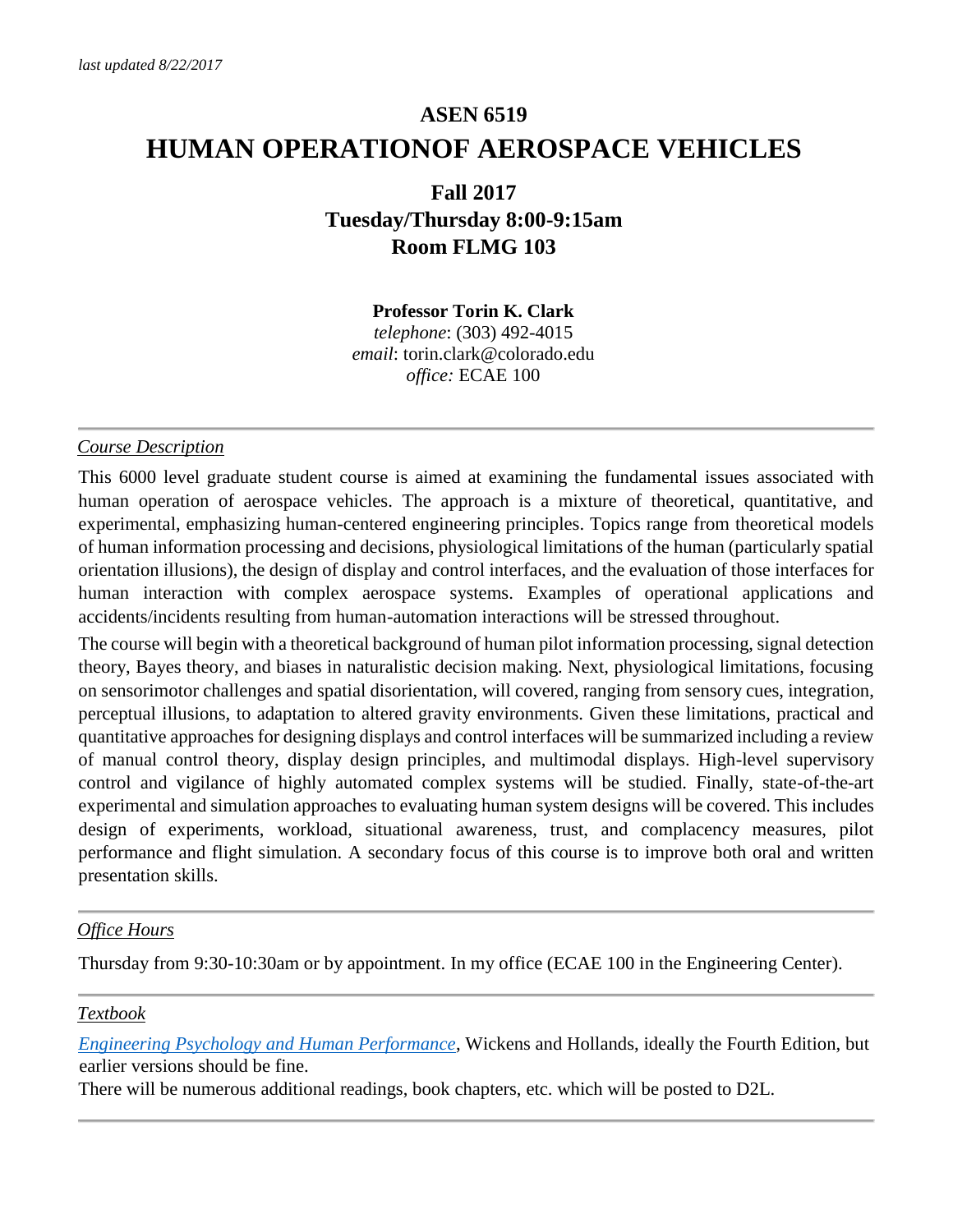#### *Class Website*

We will use Desire2Learn (D2L) for our class website: [https://learn.colorado.edu](https://learn.colorado.edu/) Please check regularly (or set up alerts!) as new material, assignments, etc. will be posted regularly.

*Topics* (*subject to potentially major revision*)

Application of human operated aerospace vehicles

Case study 1

Case study 2

Theoretical considerations of human operation of aerospace vehicles

Information processing theory

Rational decision and signal detection theory

Information acquisition and Bayes theory

Judgement under uncertainty including biases in human naturalistic decision making

#### **Exam 1 ~ September 21**

Physiological and cognitive limitations of humans in aerospace vehicles

Hypoxia

Gravity-induced Loss of Consciousness (G-LOC)

Introduction to vestibular system and orientation perception

Sensory integration

Common spatial disorientation illusions

Geographic disorientation and controlled flight into terrain (CFIT)

Sensorimotor impairment and motion sickness – spaceflight applications

#### **Exam 2 ~ October 24**

Design of display and control interfaces

Manual control theory

Display design principles

Multimodal displays and pilot attention

Supervisory control and vigilance

#### **Exam 3 ~ November 14**

Evaluating human system designs

Design of experiments

Usability testing and evaluation

Workload and situation awareness (background and experimental methods)

Trust, complacency, and over-automated systems

**Final** *~ Saturday December 16, 7:30-10pm, 2017.*

*Will not have a formal final "exam". Will likely use this time for group project presentations.* 

#### *Grading*

45% on Homework/Group Projects, 45% from 3 Exams (15% each), 10% Participation (not just showing up…but actively engaging!)

Homework assignments and Group Projects are due at the start of class *on the due date.* If you must miss class for an excused absence, you may submit early. **Late homework or project submittals are not accepted** - this includes if it is slipped under my door after class has started. However, if you will not be attending class, you may submit your homework *prior to class* by slipping it under my door.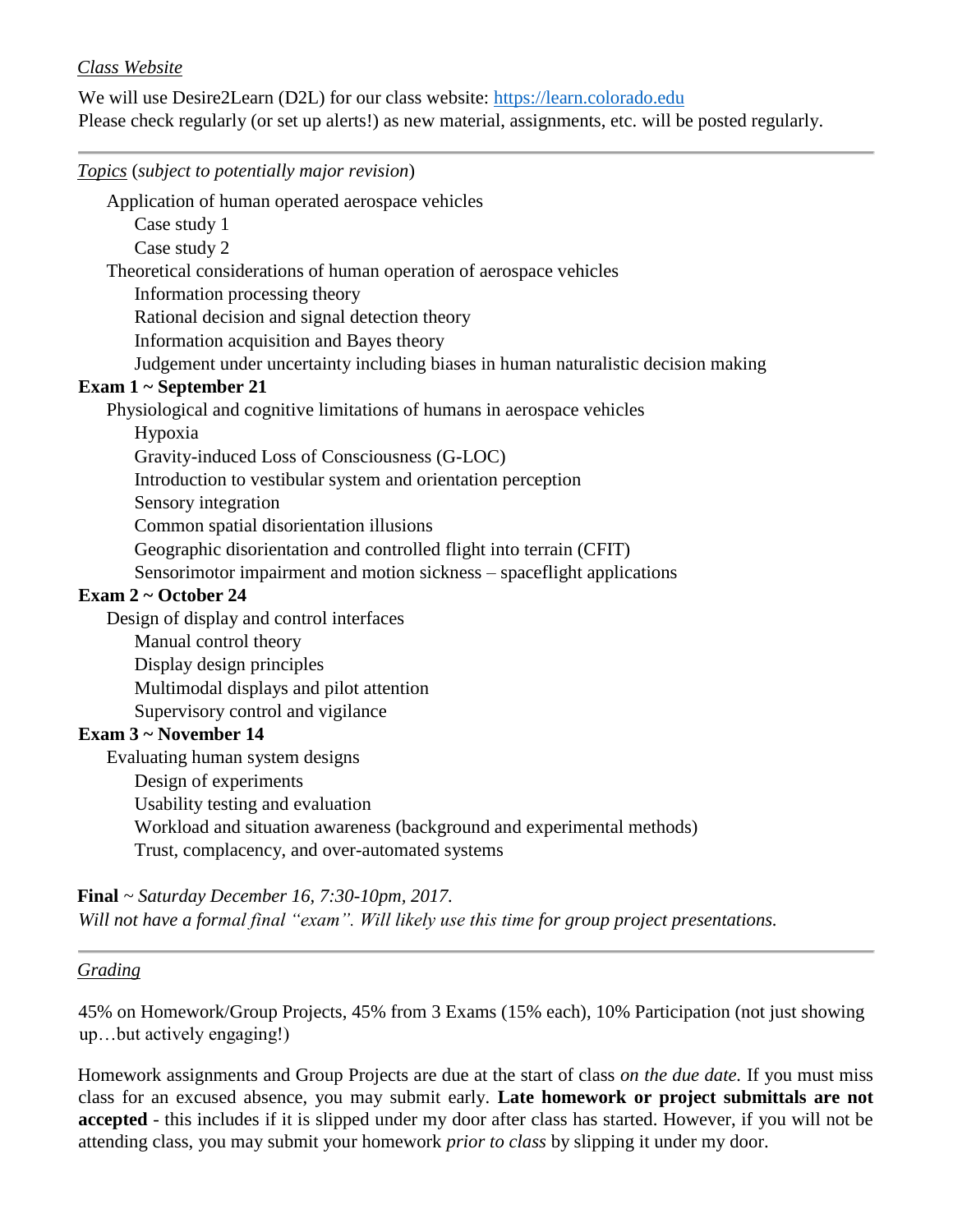Group collaboration is permitted on homework, but efforts are individual. This means you may discuss the means and methods for solving problems and even compare answers, but you are not free to copy someone's work or the solutions manual. **The homework you submit must be your own.** *Keep in mind that solving problems reinforces learning the material.*

Collaboration on Group Projects (within your group) is expected and encouraged. Working with other groups is allowed, but analogous to individual homework, **your Group Project must by your group's own**.

Missed exams/presentation will not be made up unless acceptable arrangements are made *at least one week in advance* of the test date. Acceptable events are considered on a case-by-case basis. **Documented** medical conditions are allowed at any time.

Exams will cover all concepts/material in this course. This includes lecture slides, discussions in class, readings, homework, projects, etc. Exams will typically only cover the material since the previous exam, but occasionally previous material may be included.

**Collaboration on exams, using another student's work as your own, or allowing another student to use your work as their own, is considered academic misconduct and will not be tolerated. If you are caught in any of these activities, you may receive a grade of "F" for the course and a report may be made to the Dean's office for further punitive action.**

Letter grades are determined in the standard CU-Boulder scheme: A: >92.5, A-: 90-92.4, B+:87.5-89.9, B:82.5-87.4 and so on.

*Accommodation for Disabilities:* If you qualify for accommodations because of a disability, please submit to your professor a letter from Disability Services in a timely manner (for exam accommodations provide your letter at least one week prior to the exam) so that your needs can be addressed. Disability Services determines accommodations based on documented disabilities. Contact Disability Services at 303-492- 8671 or by e-mail at [dsinfo@colorado.edu.](mailto:dsinfo@colorado.edu) If you have a temporary medical condition or injury, see [Temporary Injuries guidelines](http://www.alumniconnections.com/links/link.cgi?l=6835148&h=135258&e=UCBI-20151203180101) under the Quick Links at the [Disability Services website](http://www.alumniconnections.com/links/link.cgi?l=6835149&h=135258&e=UCBI-20151203180101) and discuss your needs with your professor.

*Religious Observances:* [Campus policy regarding religious observances](http://www.alumniconnections.com/links/link.cgi?l=6835150&h=135258&e=UCBI-20151203180101) states that faculty must make every effort to deal reasonably and fairly with all students who, because of religious obligations, have conflicts with scheduled exams, assignments or required attendance. For more information on the religious holidays most commonly observed by CU-Boulder students consult the [online interfaith](http://www.alumniconnections.com/links/link.cgi?l=6835151&h=135258&e=UCBI-20151203180101)  [calendar.](http://www.alumniconnections.com/links/link.cgi?l=6835151&h=135258&e=UCBI-20151203180101)

*Classroom Behavior:* Students and faculty each have responsibility for maintaining an appropriate learning environment*, not only while in class, but also while working outside of class such as in labs and study areas.* Those who fail to adhere to such behavioral standards may be subject to discipline. Professional courtesy and sensitivity are especially important with respect to individuals and topics dealing with differences of race, color, culture, religion, creed, politics, veteran's status, sexual orientation, gender, gender identity and gender expression, age, disability, and nationalities. Class rosters are provided to the instructor with the student's legal name. I will gladly honor your request to address you by an alternate name or gender pronoun. Please advise me of this preference early in the semester so that I may make appropriate changes to my records. For more information, see the policies on classroom [behavior](http://www.alumniconnections.com/links/link.cgi?l=6835155&h=135258&e=UCBI-20151203180101) and [the student code.](http://www.alumniconnections.com/links/link.cgi?l=6835156&h=135258&e=UCBI-20151203180101)

*Discrimination and Harassment:* The University of Colorado Boulder (CU-Boulder) is committed to maintaining a positive learning, working, and living environment. CU-Boulder will not tolerate, *both in-*